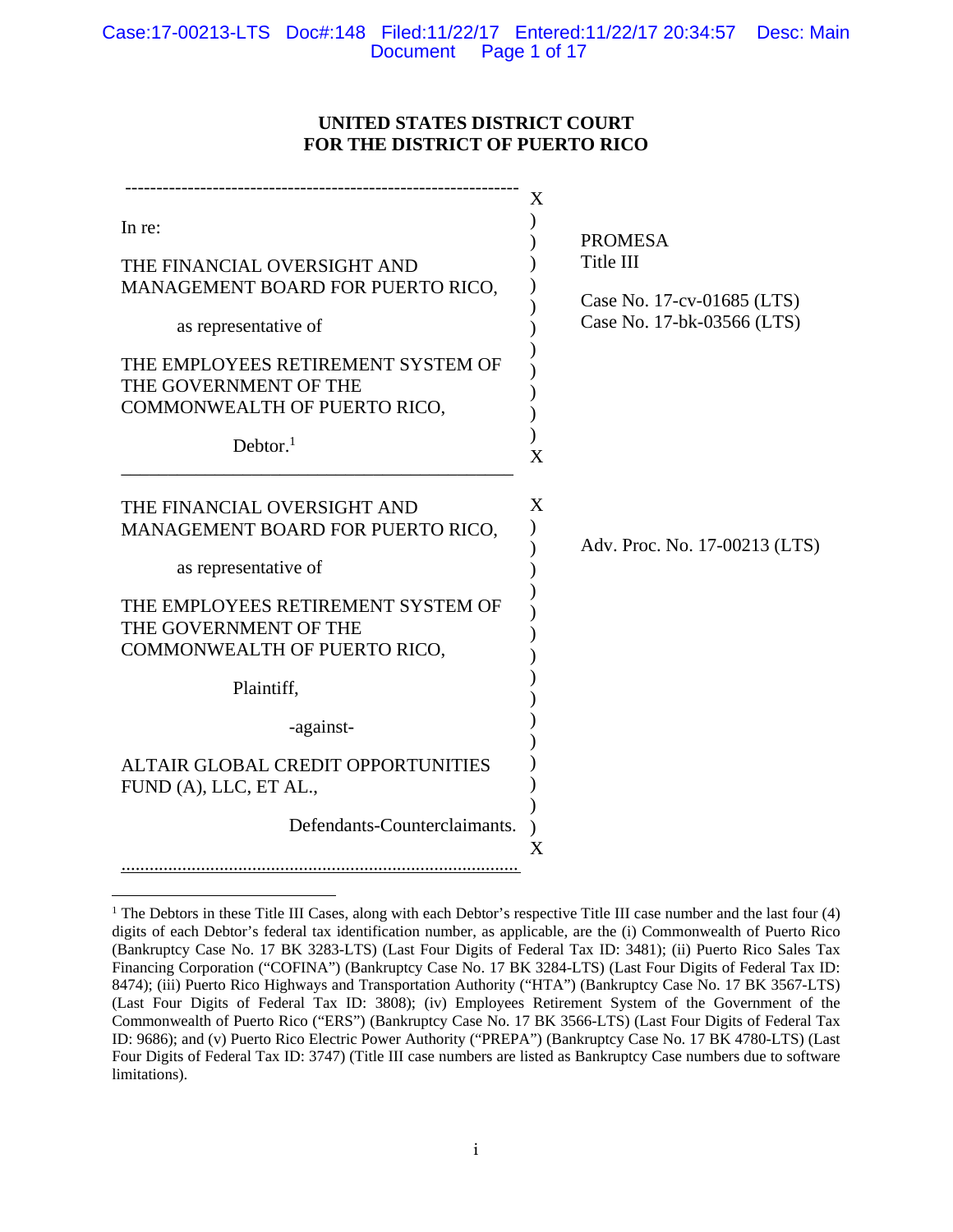# **REPLY OF OFFICIAL COMMITTEE OF RETIREES TO ERS BONDHOLDERS' OPPOSITION TO ERS'S MOTION FOR SUMMARY JUDGMENT ON ISSUES RELATING TO PERFECTION AND APPLICATION OF SECTION 552 OF THE BANKRUPTCY CODE**

# **TABLE OF CONTENTS**

| The Prepetition Employer Contribution Obligations Were Not Binding Obligations<br>Ι.         |
|----------------------------------------------------------------------------------------------|
|                                                                                              |
| A. ERS's 2013 Name Change Terminated The Perfection (If Any) Of The Bondholders'             |
| B. Sections R9-704 and R9-707(b) Do Not Extend The Life Of The Bondholders' Lapsed           |
| C. The Puerto Rico UCC Corrective Transition Amendment Applied Retroactively To              |
|                                                                                              |
| A. The Prepetition Employer Contribution Obligations Were Not ERS Assets That Could          |
| B. The Code's Special Revenue Provisions Do Not Apply To The Bondholders' Security           |
| C. The Bondholders' Argument Would Deny Bankruptcy's Fresh Start To Municipal Debtors.<br>11 |
|                                                                                              |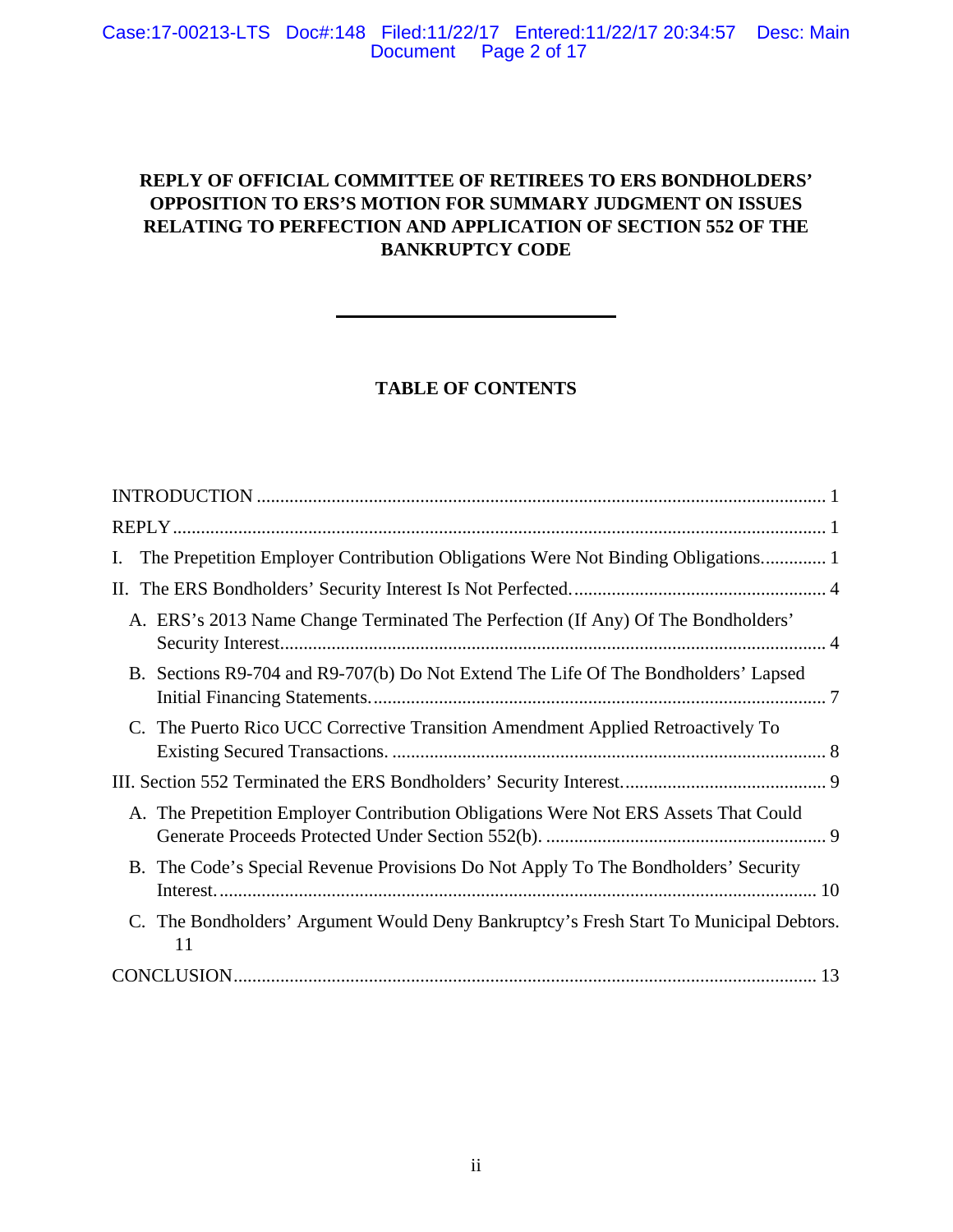# Case:17-00213-LTS Doc#:148 Filed:11/22/17 Entered:11/22/17 20:34:57 Desc: Main<br>Document Page 3 of 17

# **TABLE OF AUTHORITIES**

# $Page(s)$

| <b>CASES</b>                                                                                                                                                |  |
|-------------------------------------------------------------------------------------------------------------------------------------------------------------|--|
|                                                                                                                                                             |  |
|                                                                                                                                                             |  |
|                                                                                                                                                             |  |
|                                                                                                                                                             |  |
|                                                                                                                                                             |  |
| <b>STATUTES</b>                                                                                                                                             |  |
|                                                                                                                                                             |  |
|                                                                                                                                                             |  |
|                                                                                                                                                             |  |
|                                                                                                                                                             |  |
|                                                                                                                                                             |  |
|                                                                                                                                                             |  |
|                                                                                                                                                             |  |
| <b>OTHER AUTHORITIES</b>                                                                                                                                    |  |
|                                                                                                                                                             |  |
|                                                                                                                                                             |  |
|                                                                                                                                                             |  |
|                                                                                                                                                             |  |
|                                                                                                                                                             |  |
|                                                                                                                                                             |  |
| Hearing Before the Subcommittee on Monopolies and Commercial Law of the<br>Committee on the Judiciary, House of Representatives, on H.R. 3845, 100th Cong., |  |
|                                                                                                                                                             |  |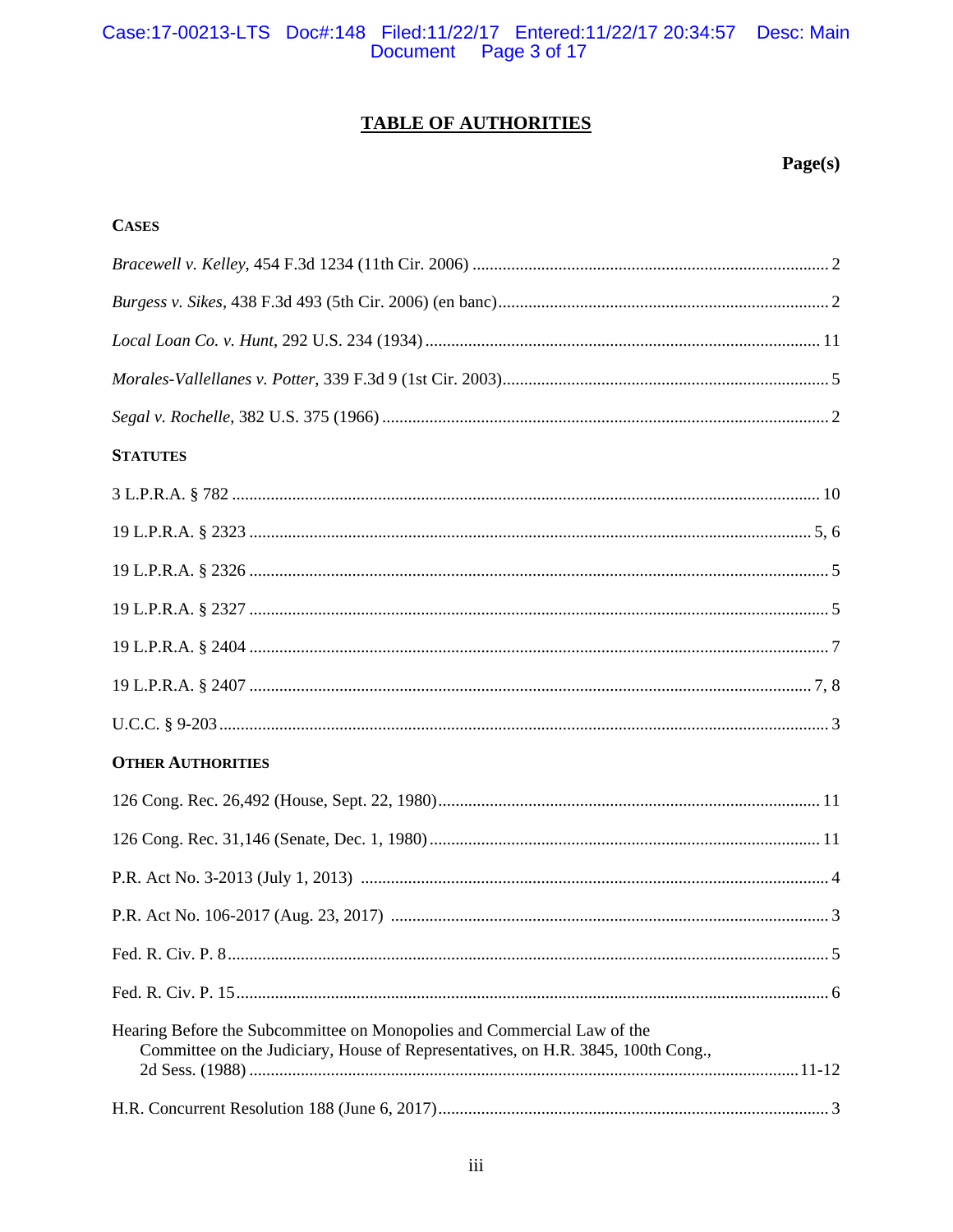# Case:17-00213-LTS Doc#:148 Filed:11/22/17 Entered:11/22/17 20:34:57 Desc: Main Document Page 4 of 17

| Hearing Before the Subcommittee on Courts and Administrative Practice of the         |  |
|--------------------------------------------------------------------------------------|--|
|                                                                                      |  |
| Thomas J. Gordon, Securitization of Executory Future Flows as Bankruptcy-Remote True |  |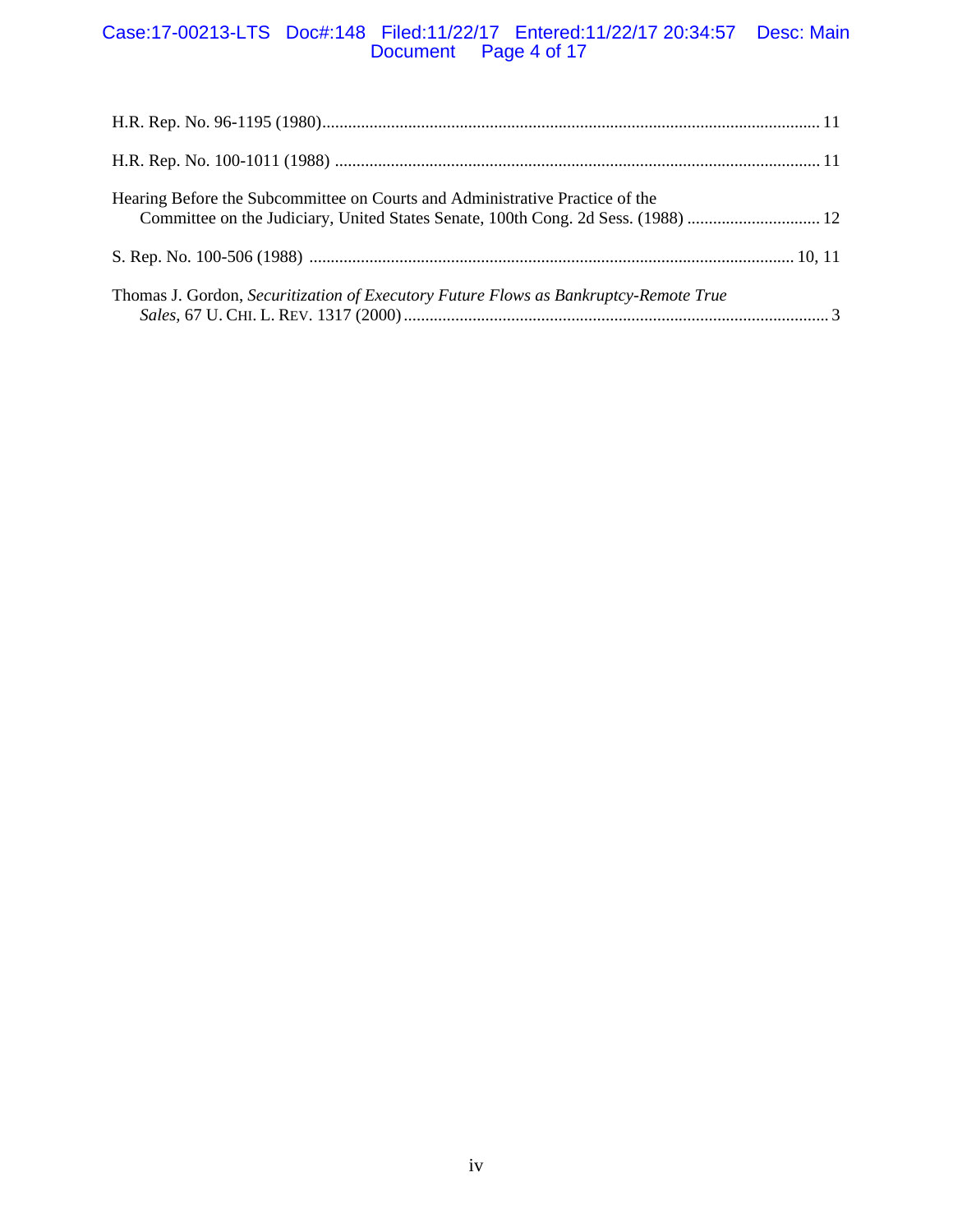#### **INTRODUCTION**

The Official Committee of Retirees of the Commonwealth of Puerto Rico submits this Reply to the "*ERS Bondholders' Brief in Opposition to the ERS's Motion For Summary Judgment On Issues Relating To Perfection And Application Of Section 552 Of The Bankruptcy Code*" [ECF 120]. The Committee limits this Reply to the issues raised in Section I and III of the Bondholders'2 Opposition—whether the Bondholders properly perfected their security interest under the Puerto Rico Uniform Commercial Code and the post-petition effect of section 552 of the Bankruptcy Code on their security interest—and supports the Plaintiff ERS's Motion for Summary Judgment on these and the other issues.

#### **REPLY**

## **I. The Prepetition Employer Contribution Obligations Were Not Binding Obligations.**

To support their arguments that ERS's name change does not affect the perfection of their security interest and that section 552 does not terminate their security interest in postpetition ERS receipts, the Bondholders argue that the employers who were Employee Retirement System members, whether or not they had any employees, had absolute obligations to make employer contributions to ERS, those obligations were ERS's prepetition assets, ERS pledged those assets to the Bondholders, and actual cash received is proceeds of those obligations.<sup>3</sup> Even if it were correct to characterize employer contribution obligations, rather than the actual "Revenues" pledged in the Bond Resolution, as the collateral, which the Committee does not concede, there were and are in fact no binding employer obligations that could serve as collateral until obligations become fixed or payments are actually made.

<sup>&</sup>lt;sup>2</sup> Capitalized terms used in this Reply without definition have the meanings ascribed to them in the Committee's Opposition to the Bondholders' Motion for Summary Judgment [ECF 139].

 $3$  Bondholders' Opp., Dkt. No. 120,  $\P\P$  44-57.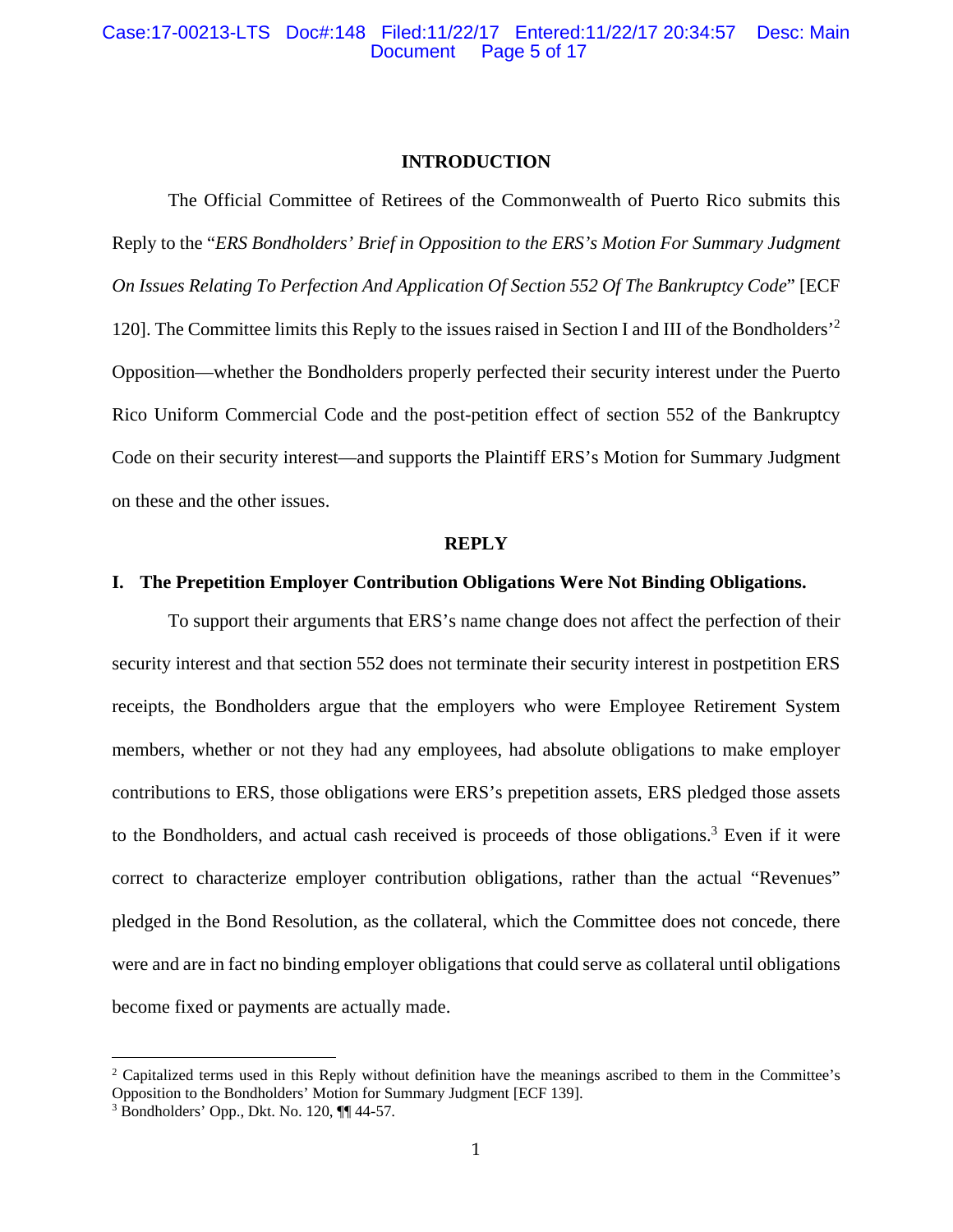#### Case:17-00213-LTS Doc#:148 Filed:11/22/17 Entered:11/22/17 20:34:57 Desc: Main Page 6 of 17

The ERS Bonds Official Statement made this clear to the Bondholders, twice:

The Legislature of the Commonwealth could reduce the Employer Contribution rate or make other changes in existing law that adversely affect the amount of Employer Contributions.

O.S. at 26, 37.<sup>4</sup> The Bond Resolution contained an implied warning to the same effect:

The System shall oppose any attempt by the Legislature of the Commonwealth to reduce the Employers' Contribution Rate or to make any other change in the Act or any other relevant legislation that would have a material adverse effect on Bondholders. Such opposition shall include delivering written position papers … to make legislators and other government officials aware that such reductions in the Employers' Contribution Rate or other changes may adversely affect the ability of the System to comply with its obligations ….

Bond Resolution, § 709(2).5

 $\overline{a}$ 

Thus, the purported asset—the asset that the Bondholders argue generates the proceeds they claim as collateral—was only a revocable obligation or a future expectation, which is no asset at all. It became an asset only when the trigger for each payment—an employee providing services and earning a paycheck—occurred. A right to payment does not become property until the payment obligation arises. For example, where before bankruptcy, a debtor suffered crop losses and expected crop disaster relief funds, funds the debtor became entitled to receive under the crop disaster relief program Congress enacted after bankruptcy were not property of the debtor as of the commencement of the case, even though the debtor's entitlement to the funds was determined before bankruptcy. *Bracewell v. Kelley*, 454 F.3d 1234, 1239 (11th Cir. 2006); *Burgess v. Sikes*, 438 F.3d 493, 503 (5th Cir. 2006) (en banc). Though the debtors' crop losses were "sufficiently rooted in the prebankruptcy past," *Segal v. Rochelle*, 382 U.S. 375, 380 (1966), there was no property right until the expectancy was converted into a binding obligation. And as a thoughtful

<sup>4</sup> Copy attached to Committee's Joinder of Intervenor to Motion to Dismiss the Amended Complaint in *Altair Global v. Commonwealth*, Adv. Proc. No. 17-219, Dkt. No. 43, Ex A, at 30, 41. 5

Copy attached to Committee's Joinder of Intervenor to Motion to Dismiss the Amended Complaint in *Altair Global v. Commonwealth*, Adv. Proc. No. 17-219, Dkt. No. 43, Ex A, at 232.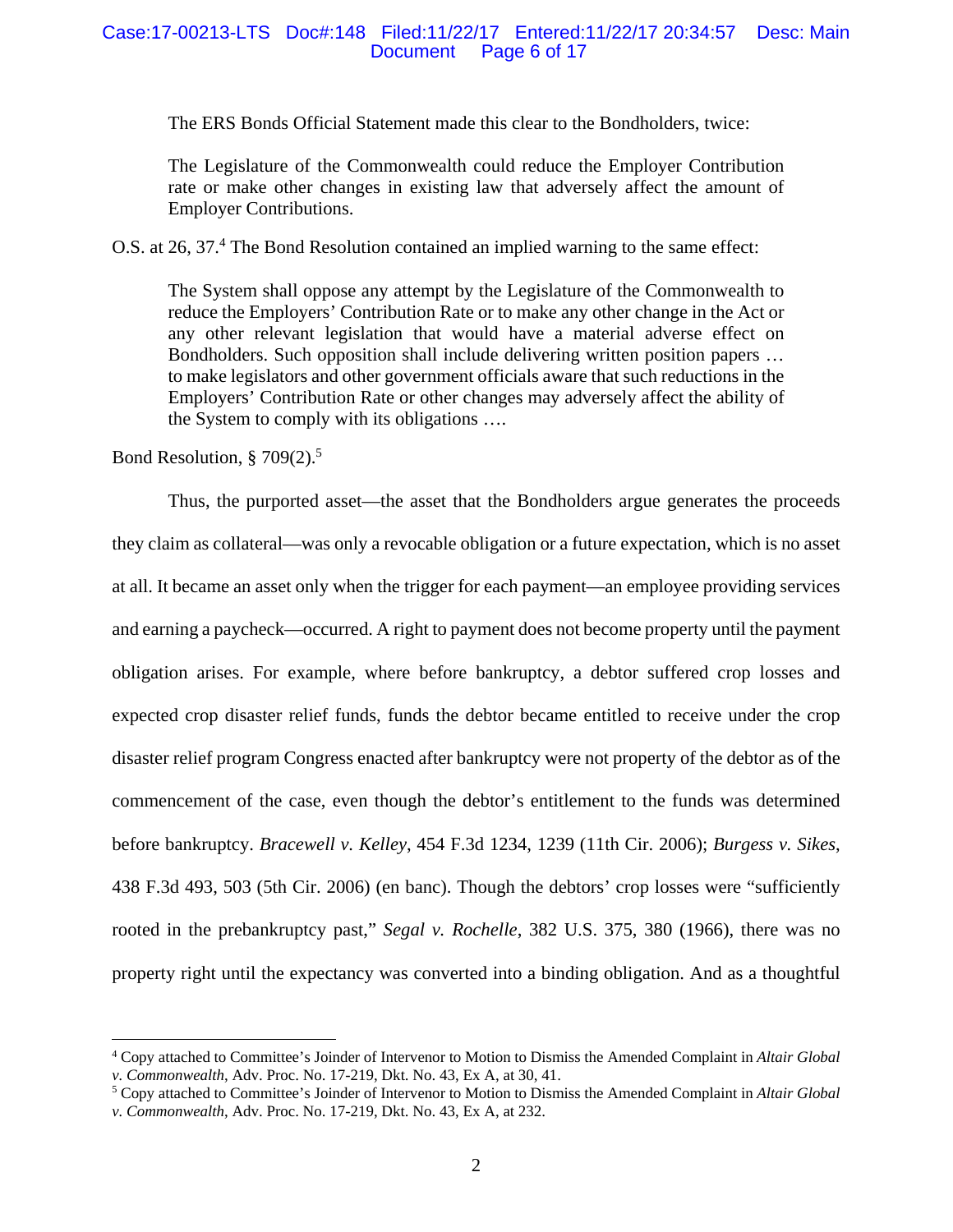#### Case:17-00213-LTS Doc#:148 Filed:11/22/17 Entered:11/22/17 20:34:57 Desc: Main Page 7 of 17

analysis of bankruptcy's effects on securitization shows, "[e]xecutory future flows are *not* assets; they are cash flows dependent on some event occurring in the future that creates an asset.… It is true that assets such as receivables also represent future cash flows. The difference is that the event upon which the cash flows depend has already occurred." Thomas J. Gordon, *Securitization of Executory Future Flows as Bankruptcy-Remote True Sales*, 67 U. CHI. L. REV. 1317, 1318-19 (2000) (emphasis in original; footnotes omitted). Here, postpetition employer contribution obligations, if any, become fixed only upon events that will occur postpetition, employees' providing postpetition services and earning compensation.

Once revoked or otherwise terminated by the Puerto Rico Legislative Assembly, there was no property and therefore no proceeds to which the Bondholders' security interest court attach. *See* U.C.C. § 9-203(b)(2) (a security interest does not attach until the debtor (here, ERS) has rights in the collateral). The Legislative Assembly did in fact terminate the obligation—twice. H.R. Concurrent Resolution 188, § 4, adopted June 6, 2017, provides:

- 3) employer contributions by the Central Government, Public Corporations, and Municipalities to the Puerto Rico Government Employee Retirement System and to the Teachers' Retirement System shall be eliminated, given the burden that the respective payments to these systems' pensioners places on the General Fund;
- 4) the obligation to pay the Additional Uniform Contribution [under 3 L.P.R.A. § 787q] shall be eliminated.

To the same effect, Act 106-2017,  $\S$  2.4, adopted August 23, 2017,<sup>6</sup> provides:

- (d) As of July 1, 2017, Participants will no longer make any individual contributions or payment to the Accumulated Pensions Payment Account or any additional contributions to their respective Retirement Systems.
- (e) As of July 1, 2017, the Government of Puerto Rico, Public Corporations, Municipalities, Legislative Branch, Judicial Branch and other covered entities shall no longer be required to make employer contributions, including the

<sup>6</sup> Copy of Act 106-2017 attached to the Amended Complaint in *Altair Global v. Commonwealth*, Adv. Proc. No. 17- 219, Dkt. No. 39, Ex. C, at 23.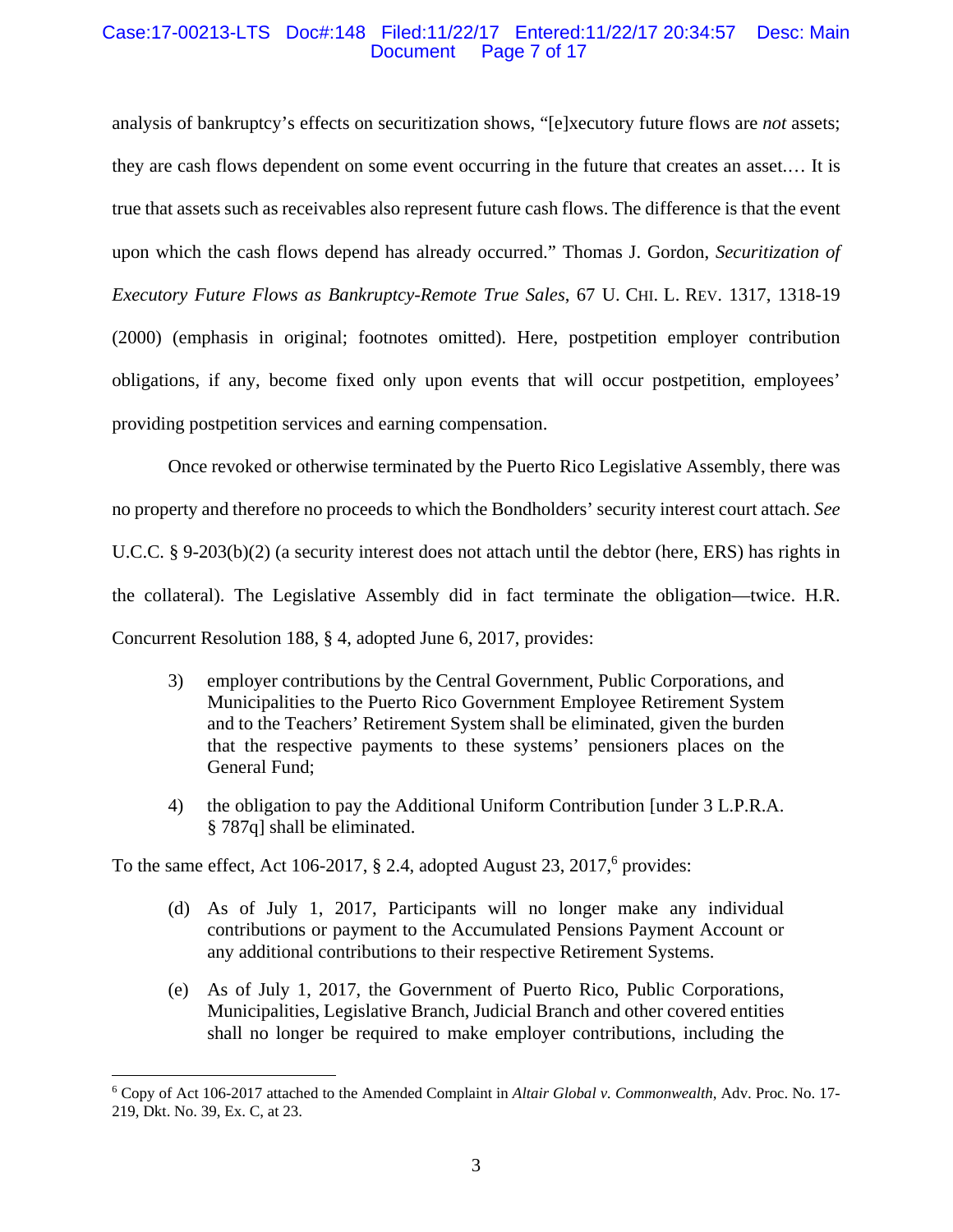## Case:17-00213-LTS Doc#:148 Filed:11/22/17 Entered:11/22/17 20:34:57 Desc: Main Document Page 8 of 17

Uniform Additional Contribution, and the Teacher's Justice Uniform Contribution, to the Accumulated Pensions Payment Account or the Retirement Systems, but they will be required to pay the applicable "Pay-Go" Fee, as applicable to each one based on the parameters established in this Law.

Thus, even if the prepetition employer contribution obligations were a temporary asset of ERS that it could pledge to secure the Bonds, there are no longer any employer contribution obligations to generate postpetition proceeds in which the Bondholders could retain a security interest, nor are there even employer contributions. The Bondholders no longer have any collateral or proceeds of collateral.7

# **II. The ERS Bondholders' Security Interest Is Not Perfected.**

 $\overline{a}$ 

# **A. ERS's 2013 Name Change Terminated The Perfection (If Any) Of The Bondholders' Security Interest.**

The ERS Bondholders do not dispute that the English version of ERS's legal name was changed in 2013,<sup>8</sup> that the Bondholders' filed their 2008 Initial Financing Statements and 2015 Financing Statement Amendments only under ERS's 2008 English name, and that they did not file new or amended financing statements under ERS's new name.<sup>9</sup> Nor do they dispute that to maintain a perfected security interest in collateral a debtor acquires more than four months after its name change, Revised Article 9 (as well as original Article 9) requires the filing of a namechange amendment or new financing statement under the debtor's new correct legal name. *See*

 $<sup>7</sup>$  To the extent, if any, that the Puerto Rico statutes violated the Bondholders' property rights, which the Committee</sup> disputes, their remedy lies elsewhere, and the Bondholders have already asserted such claims in a different adversary proceeding in this Title III case. *Altair Global v. Commonwealth*, Adv. Proc. 17-219. 8

<sup>&</sup>lt;sup>8</sup> Act No. 3-2013 (eff. July 1, 2013). Act No. 3-2013 clearly designates ERS's new name in Section 1 of the Act and uses that full new name in at least twenty operative sections of the Act. The old name of ERS is used primarily in the Statement of Motives portion of the Act, for historical references, and in an abbreviated form, generically (e.g., "Systems").

<sup>9</sup> The fact that the Spanish name of ERS did not change when its official English name changed does not help the ERS Bondholders. Puerto Rico's UCC filing office does not translate the English corporate or entity names on UCC financing statements into Spanish nor does it maintain a dual filing system for corporate entities under both their English and Spanish names. The name of the debtor on the UCC financing statement as filed is what is maintained in the filing office.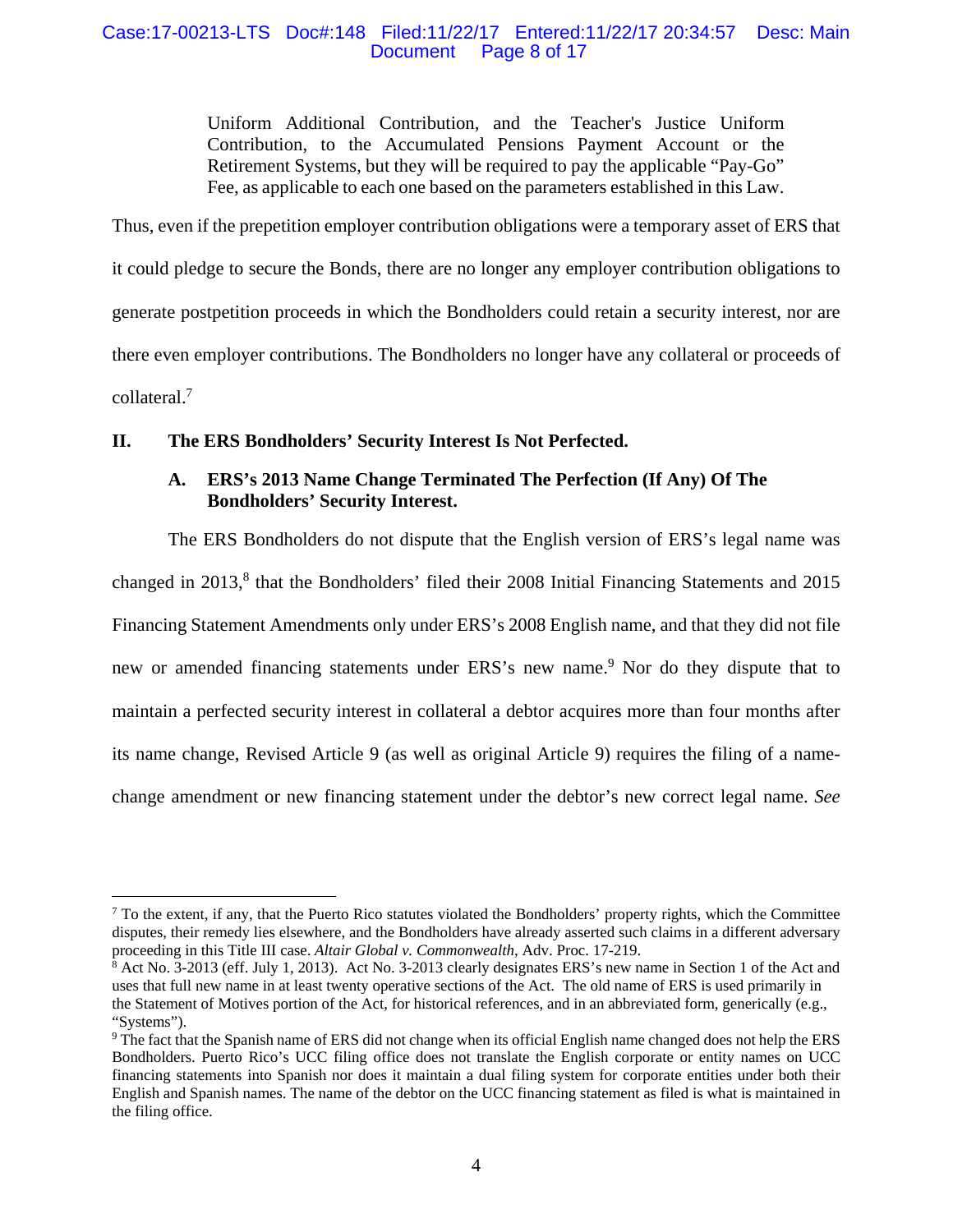#### Case:17-00213-LTS Doc#:148 Filed:11/22/17 Entered:11/22/17 20:34:57 Desc: Main Page 9 of 17

 $\S R9-507(c)(2).$ <sup>10</sup> As a result, ERS's name change made ERS's name on the Initial Financing Statements seriously misleading.<sup>11</sup> A search under ERS's new name reveals no financing statements on file against it. $^{12}$ 

In response, the Bondholders argue that ERS's Complaint does not allege lack of perfection based on the name change, and the pleadings in the case do not use ERS's new name. No matter. A complaint need not plead every legal theory supporting a claim, only "a short and plain statement of the claim showing the pleader is entitled to relief." Fed. R. Civ. P. 8(a)(2); *Morales-Vallellanes v. Potter*, 339 F.3d 9, 14 (1st Cir. 2003) ("[A] complaint sufficiently raises a claim even if it points to no legal theory …." (quoting *Tolle v. Carroll Touch, Inc.*, 977 F.2d 1129, 1134 (7th Cir. 1992))). The Complaint placed in issue whether the Bondholders security interest was perfected, which was sufficient to put lack of perfection at issue, on whatever legal ground. And if necessary, the

….

<sup>10 19</sup> L.P.R.A. §2327(c)(2):

<sup>(</sup>c) **Change in debtor's name.** if the name that a filed financing statement provides for a debtor becomes insufficient as the name of the debtor under §2323(a) of this title so that the financing statement becomes seriously misleading under §2326 of this title:

<sup>(2)</sup> the financing statement is not effective to perfect a security interest in collateral acquired by the debtor more than four (4) months after the filed financing statement becomes seriously misleading, unless an amendment to the financing statement which renders the financing statement not seriously misleading is filed with four (4) months after the event.<br><sup>11</sup> Section R9-503(a)(1) [19 L.P.R.A. §2323(a)(1), eff. Jan 17, 2013] provides:

<sup>(</sup>a) **Sufficiency of debtor's name**. A financing statement sufficiently provides the name of the debtor:

<sup>(1) …</sup> if the debtor is a registered organization or the collateral is held in a trust that is a registered organization, *only if the financing statement provides the name that is stated to be the registered organization's name on the public organic record most recently filed with or issued or enacted by the registered organization's jurisdiction of organization which purports to state, amend or restate the registered organization's name.* (Emphasis added.)

Section R9-506(b) and (c) [19 L.P.R.A. §2326(b) and (c), eff. Jan. 17, 2013] provide:

<sup>(</sup>b) **Financing statement seriously misleading**. Except as otherwise provided in subsection (c), a financing statement that fails sufficiently to provide the name of the debtor in accordance with § 2323(a) of this title is seriously misleading.

<sup>(</sup>c) **Financing statement not seriously misleading**. If a search of the records of the filing office under the debtor's correct name, using the filing office's standard search logic, if any, would disclose a financing statement that fails sufficiently to provide the name of the debtor in accordance with § 2323(a) of this title,

the name provided does not make the financing statement seriously misleading.<br><sup>12</sup> Exhibit 11 to the Committee's Opposition [ECF 139], which is a certificate in response to a UCC financing statement search, authenticated by Louis G. Rivera Marin, Secretary of State of Puerto Rico, certifying that as of November 14, 2017, no financing statements are on file under ERS's current legal name, "Retirement System for Employees of the Government of the Commonwealth of Puerto Rico."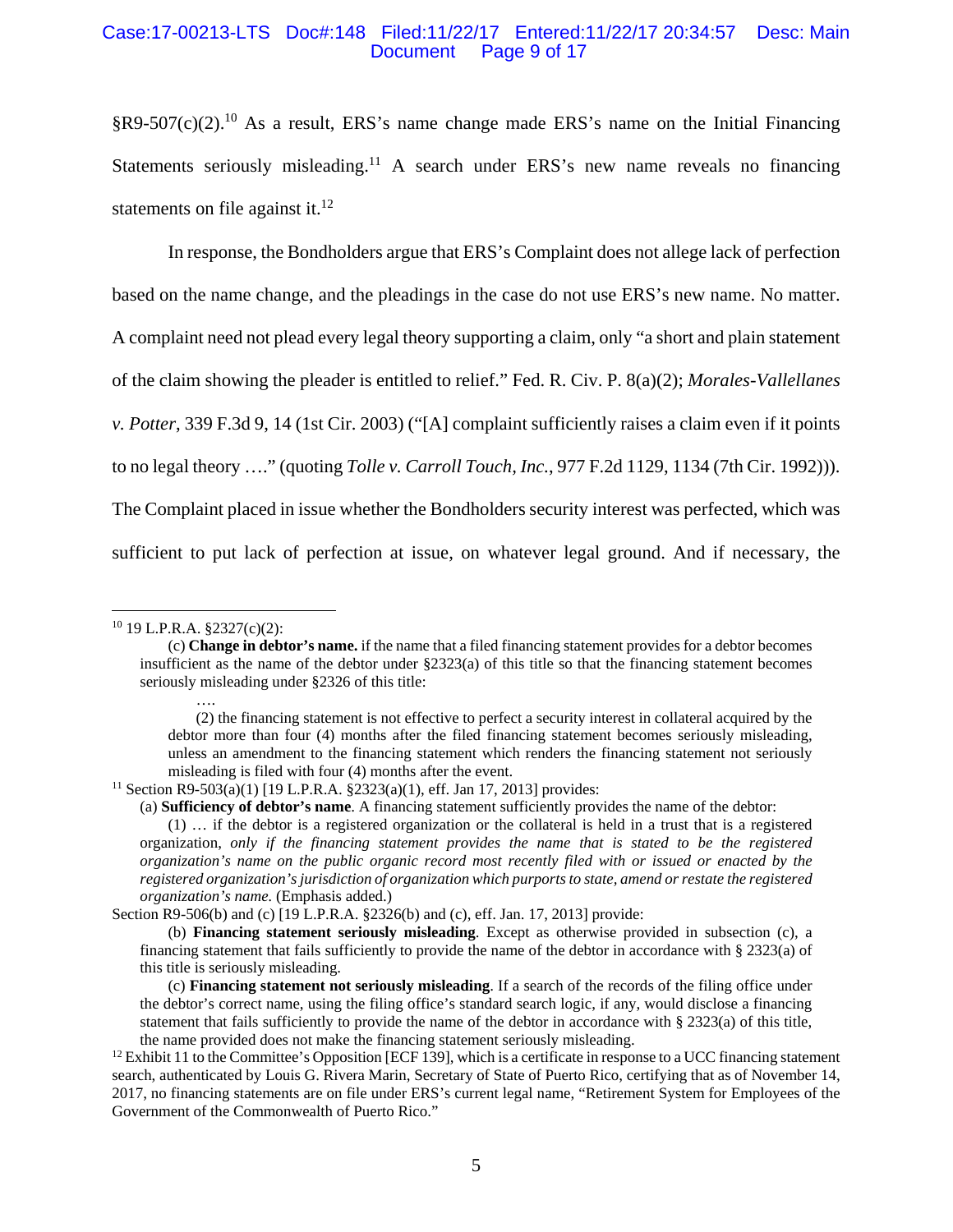#### Case:17-00213-LTS Doc#:148 Filed:11/22/17 Entered:11/22/17 20:34:57 Desc: Main Page 10 of 17

pleadings may be amended to conform to the undisputed proof that the Bondholders did not file financing statements or amendments under the ERS's current official name. Fed. R. Civ. P.  $15(b)(1)$ .

Nor does it matter that the FOMB has used ERS's unofficial or prior name in the pleadings in this adversary proceeding or elsewhere or that ERS's original name remains a carryover in various places in ERS's Enabling Statute.<sup>13</sup> Section 9-503(a)<sup>14</sup> expressly provides that the correct current legal name of the debtor as officially designated by the state must be used to maintain perfection in after-acquired property of that debtor. Article 9 provides for a filing system to put third parties on notice of a secured party's security interest in the debtor's collateral. The integrity and proper operation of the Article 9 filing system requires that the debtor's correct current legal name, not a seriously misleading prior name, be used on financing statements to maintain perfection of security interests in the debtor's after-acquired collateral.

The relevant fact is that the ERS name was changed as recorded in Puerto Rico's official records and the ERS Enabling Statute. How the parties refer to themselves in these proceedings or otherwise does not control whether, under Revised Article 9, the Bondholders maintained a perfected security interest in Pledged Property acquired more than four months after ERS changed its name. What matters is ERS's official name and the failure of the Bondholders to amend their Initial Financing Statements to change the debtor name to ERS's official name within four months after its name was changed. As a result, the ERS Bondholders' security interest in any property acquired by ERS more than four months after its name-change became unperfected.

The Bondholders also attempt to avoid the effect of ERS's name change on the perfection of its security interest by arguing that the Bondholders' collateral was acquired in 2008 upon ERS's

<sup>13</sup> See note 8, *supra*.

<sup>14 19</sup> L.P.R.A. §2323(a)(1), eff. Jan 17, 2013, quoted in note 11, *supra*.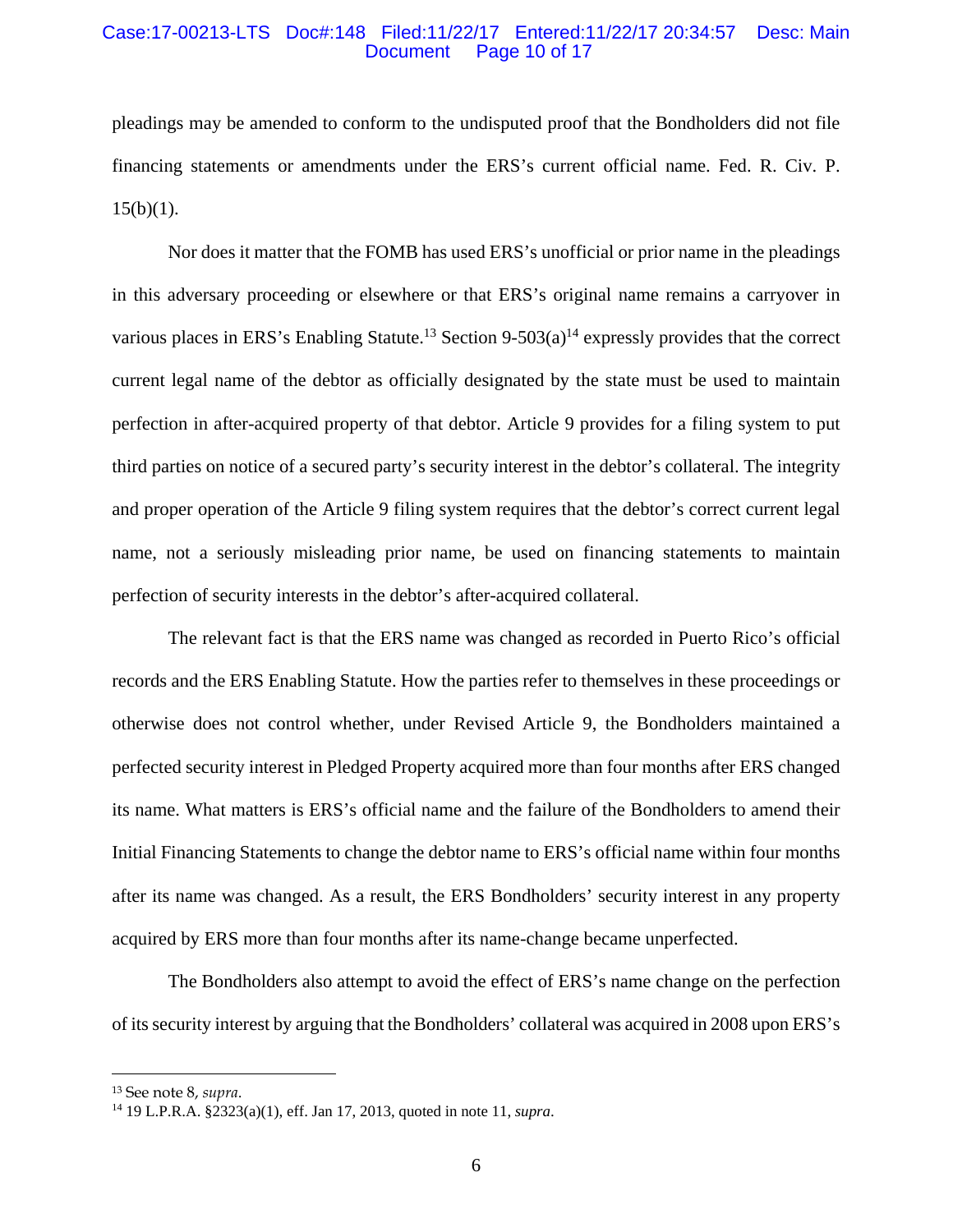#### Case:17-00213-LTS Doc#:148 Filed:11/22/17 Entered:11/22/17 20:34:57 Desc: Main Page 11 of 17

pledge of the employers' contributions.15 As shown above, the asset the Bondholders claim as collateral was illusory and did not extend to employer contributions made postpetition. As such, future employer contributions were not proceeds. The future employer contributions became collateral only when the employer's actual obligation to pay arose. Under the statutes in effect in 2008 and at the time of the filing of this Title III case, an employer's obligation to ERS arose only when its employees actually worked and earned a paycheck. That obligation was not in existence, let alone acquired by ERS, in 2008.

# **B. Sections R9-704 and R9-707(b) Do Not Extend The Life Of The Bondholders' Lapsed Initial Financing Statements.**

The ERS Bondholders misconstrue  $\S R9-704^{16}$  and  $\S R9-707(b)^{17}$  to argue that these are transition rules that extend the duration of their financing statements from five years to some longer period.18 Nothing in either of these sections grants an extension to a financing statement subject to Puerto Rico's new five year duration.<sup>19</sup> Under R§9-704, an unperfected security interest becomes perfected when applicable requirements for perfection are satisfied. Because the Initial Financing Statements had lapsed, the "applicable requirement" to perfect the Bondholders' unperfected security interest when Revised Article 9 fully took effect on January 16, 2014 was to file a new financing statement adequately describing the collateral. The Bondholders didn't do so, so their security interests remain unperfected.

<sup>15</sup> Bondholders' Opp. ¶¶ 34-35, at 17-18.

<sup>16 19</sup> L.P.R.A. §2404.

<sup>17 19</sup> L.P.R.A. §2407(b).

<sup>18</sup> ERS Bondholders Br., Dkt. No. 120, ¶ 17.

<sup>19</sup> *See* Committee Opposition to Bondholders' Motion for Summary Judgment, Dkt. No. 139, at 9-12. Under §9-515(a) and the transition rules of part 7 of Revised Article 9 in Puerto Rico, the duration of the Initial Financing Statements lapsed after five years because they were ineffective due to an insufficient collateral description.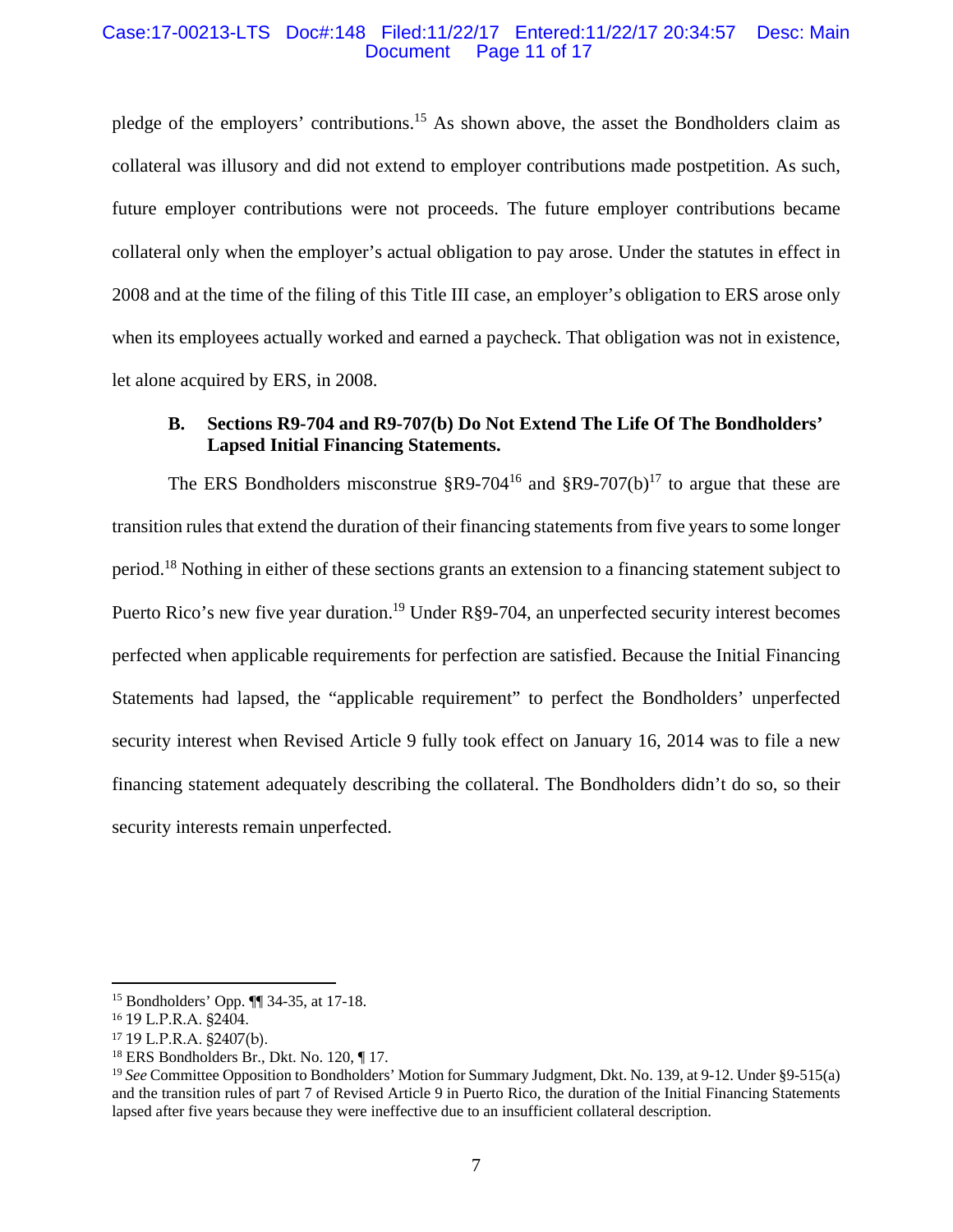## Case:17-00213-LTS Doc#:148 Filed:11/22/17 Entered:11/22/17 20:34:57 Desc: Main Page 12 of 17

Similarly, under §R9-707(b), the ERS Bondholders could have amended their pre-effective date financing statements, but again only in accordance with the rules that applied for doing so when Revised Article 9 took effect:

(b) **Applicable law.** After this act takes effect, a person may add or delete collateral covered by, continue or terminate the effectiveness of, or otherwise amend the information provided in, a pre-effective-date financing statement *only in accordance with the law of the jurisdiction governing perfection as provided in Subchapter 3*. 20

To amend their pre-effective date Initial Financing Statements, the Bondholders had to do so before they lapsed; thereafter they had to file new financing statements. They did neither and therefore cannot use §R9-707(b) to extend the duration of their lapsed Initial Financing Statements to 2015 and 2016 when they filed their Financing Statement Amendments.

# **C. The Puerto Rico UCC Corrective Transition Amendment Applied Retroactively To Existing Secured Transactions.**

The Bondholders argue that their 2008 Initial Financing Statement remained effective for 10 years, despite Puerto Rico's adoption of Revised Article 9 in 2013, because PL17-2014, the 2014 correction of a drafting error in Revised Article 9's initial enactment to shorten the duration of a financing statement to five years,  $21$  did not apply to existing financing statements.  $22$  They cite no authority for that proposition. In fact, PL17-2014 amended three sections of Revised Article 9. Those sections were already subject to §R9-702, which provides that except as otherwise provided in Revised Article 9, Revised Article 9 applies to a transaction or lien within its scope "even if the transaction or lien was entered into or created before this act [Revised Article 9] takes effect." Two of the three amended sections are transition sections of Revised Article 9—§R9-703(b) and §R9-

<sup>20 19</sup> L.P.R.A. § 2407(b) (eff. Jan. 17, 2013) (emphasis added).

<sup>&</sup>lt;sup>21</sup> Revised Article 9 became effective in Puerto Rico on January 17, 2013. To conform to Revised Article 9 as adopted in the 50 states, §R9-515(a) was intended to reduce the duration of a financing statement to five years, as shown by its section heading and other subsections. But due to a drafting error, subsection (a) mistakenly contained a 10-year duration. PL 17-2014, enacted on January 16, 2013 and effective one year later, corrected that error. <sup>22</sup> ERS Bondholders Br., ¶18.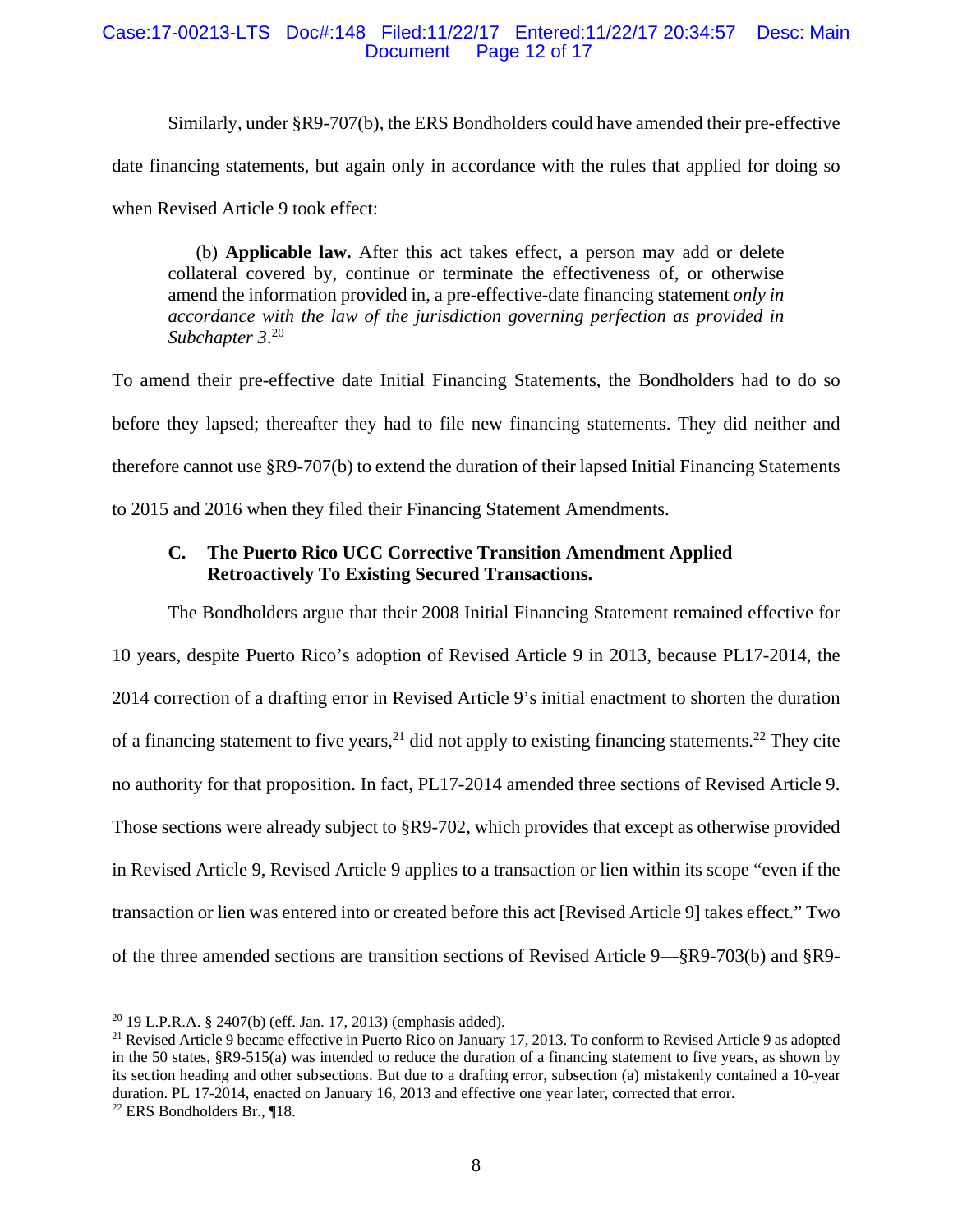#### Case:17-00213-LTS Doc#:148 Filed:11/22/17 Entered:11/22/17 20:34:57 Desc: Main Page 13 of 17

705(c). PL17-2014's modification of transition sections for existing secured transactions shows a clear intent that the amendments to apply to those sections. That PL17-2014's express purpose was to correct a drafting error, rather than change policy, also shows a clear intent that the amendments be subject to §R9-702. Moreover, because of PL 17-2014's delayed effective date, the Bondholders had one year to address its consequences. They took no action, perhaps mistakenly relying on the transition provisions of Revised Article 9 that applied to perfected security interests when in fact their Initial Financing Statements were ineffective to perfect their security interests.

#### **III. Section 552 Terminated the ERS Bondholders' Security Interest.**

## **A. The Prepetition Employer Contribution Obligations Were Not ERS Assets That Could Generate Proceeds Protected Under Section 552(b).**

In their Opposition to ERS's motion for summary judgment, the Bondholders argue that section 552 does not terminate or limit their security interest in postpetition employer contributions to ERS, because those contributions are proceeds of the prepetition employer contribution obligations. As shown above, those obligations were never binding. They were not an asset that could generate proceeds indefinitely into the future. Even if they generated proceeds until the Puerto Rico Legislative Assembly's adoption of House Concurrent Res. 188 and Act 2017-106, they no longer do. Thus, section 552(b) does not continue a security interest in any employer payments, whether to the Commonwealth under those statutes' PAYGO system or to ERS.

Even if the employers' obligations were binding, Congress's enactment of the special revenue amendments shows that Congress did not intend future revenues be treated as proceeds of a "right to receive" revenues in a municipal bankruptcy case. The Senate Judiciary Committee Report made clear that a municipal bankruptcy special revenue exception to section 552 was needed for future revenues precisely because future revenues are not proceeds unless the payment owing to the municipality was fixed before bankruptcy. The Report distinguished between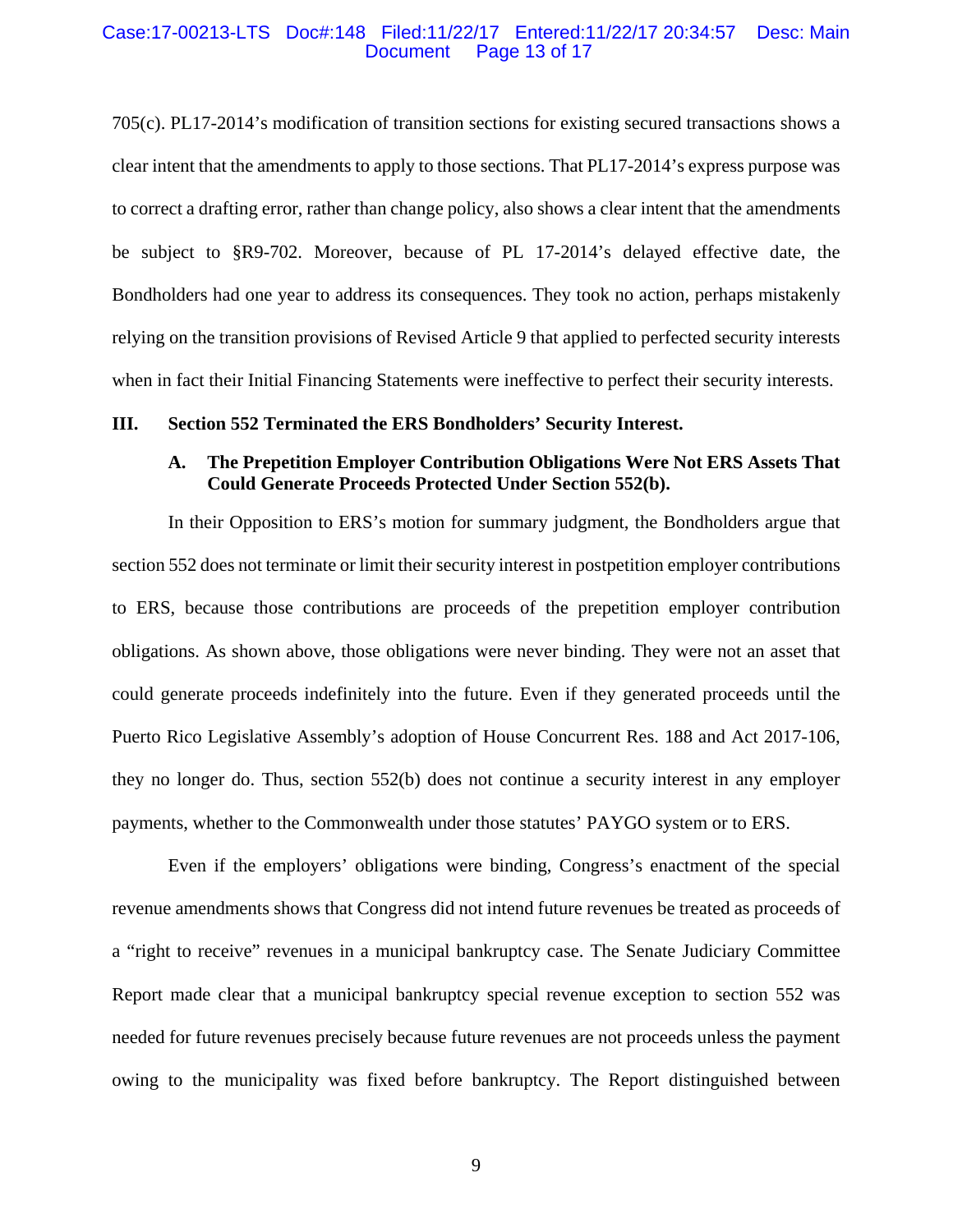#### Case:17-00213-LTS Doc#:148 Filed:11/22/17 Entered:11/22/17 20:34:57 Desc: Main Page 14 of 17

"revenues which are collected after the filing, but which are proceeds of tax assessments or levies made before the filing" and "those which are assessed, levied and collected after filing." S. Rept. No. 100-506, at 6 (1988). In the case of the former, "[t]he right to collect an assessed tax, where the only matter remaining outstanding is the collection of the revenue, would seem to be 'property' and the subsequent revenue would be 'proceeds' thereof," *id*., much as the postpetition collection of a prepetition account receivable is proceeds. But here, the payments were not fixed or owing before bankruptcy, so the postpetition revenues are not proceeds. Indeed, 3 L.P.R.A. 782 requires employers to make contribution payments to ERS *only* once the ERS Administrator certifies to the employer the contributions rates or amounts for a particular year, and then *only* concurrently with the employer's payments to its employees.

# **B. The Code's Special Revenue Provisions Do Not Apply To The Bondholders' Security Interest.**

As an alternative argument to their claim to a security interest in proceeds under section 552(b), the Bondholders try to escape section 552 entirely. They argue the Bankruptcy Code's special revenue provision apply to their security interest by characterizing ERS as a "system" that provides "services" to perform "particular functions," as those terms are used in section  $902(2)(A)$ and (D). Congress did not intend such a broad construction and application of chapter 9's special revenue provisions. Although reference to the legislative history is disfavored where the statute is unambiguous, the terms "system," "services," and "particular functions" could be subject to multiple meanings. Thus, the House and Senate Judiciary Committee Reports on the 1988 special revenue bond amendments, which reflect the same concepts, are reliable and appropriate indicators of Congressional intent in providing special treatment to special revenues. The House and Senate Committee Reports make clear the definition's narrower scope: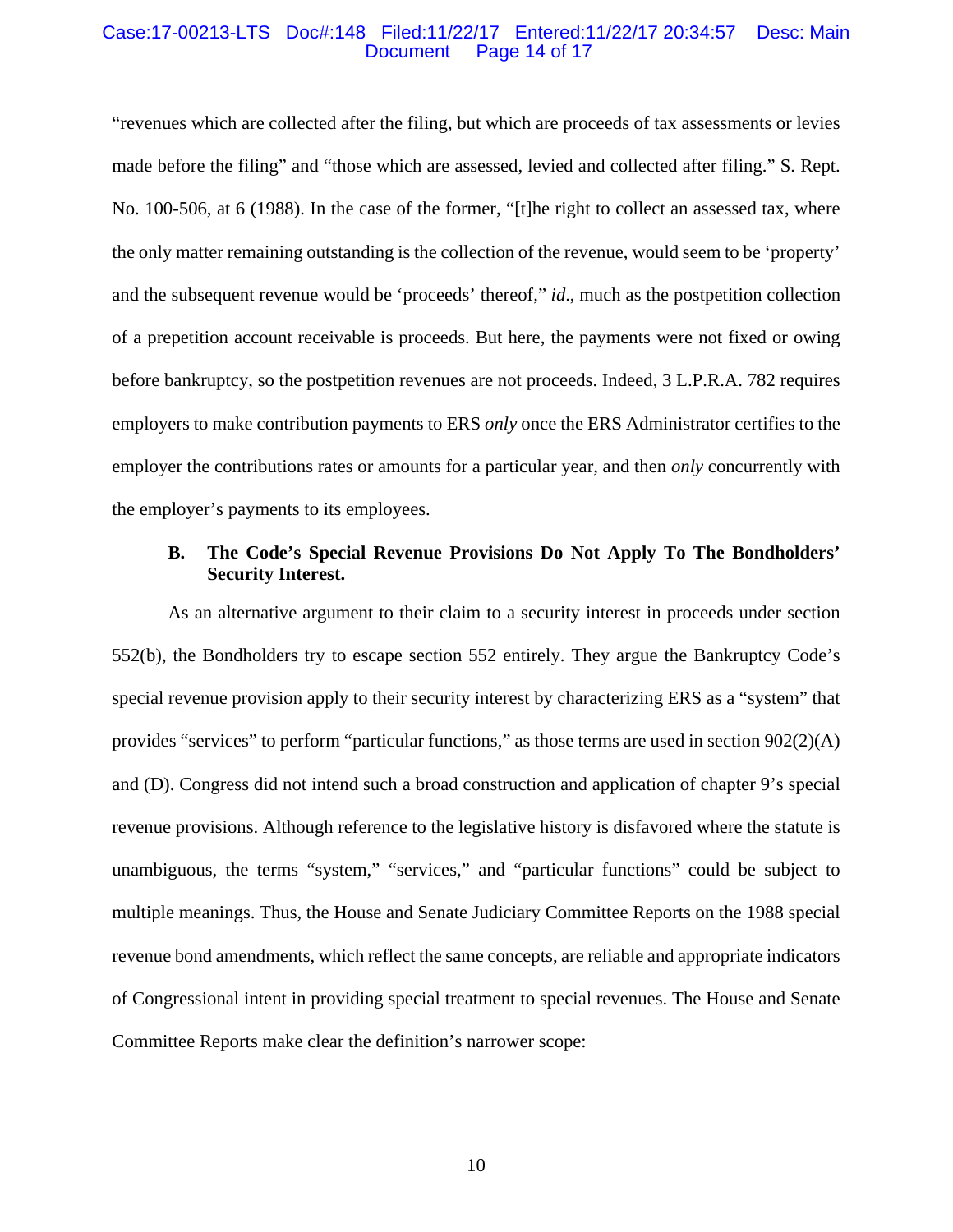#### Case:17-00213-LTS Doc#:148 Filed:11/22/17 Entered:11/22/17 20:34:57 Desc: Main Page 15 of 17

General obligation bonds are like unsecured debt. Special revenue bonds, on the other hand, are usually backed by and repaid only from the revenues generated from the physical asset built with the money raised by the bond offering.

H.R. Rept. No. 100-1011, at 4 (1988).

Revenue bonds are issued to finance projects or programs, and the revenues from such a project or program are pledged to prepay the bonds—for example, toll roads, water systems, sports and convention centers, health care facilities, sewer and waste water treatment facilities, power generating facilities, waste disposal facilities, or low and moderate income house programs....

At the same time the municipality approves financing through a revenue bond project or program, however, it has made the assumption that the project or program will generate adequate revenues to repay the bondholders and operate the project or program without any general financial obligation on the part of the municipality.

S. Rept. 100-506, at 4-5 (1988).

 $\overline{a}$ 

Thus, "special revenues" was not intended to encompass payments such as the employer

contributions, which do not derive from any income-producing asset, let alone a physical asset,

financed with the bond proceeds. Here, the Bonds were not issued to provide financing to create

the Employer Contributions, so the Employer Contributions are not "special revenues."

# **C. The Bondholders' Argument Would Deny Bankruptcy's Fresh Start To Municipal Debtors.**

If the Bondholders' arguments were the law, a municipality could permanently mortgage its future, precluding any possible bankruptcy relief. The legislative history of the 1988 special revenue amendments shows that Congress rejected such a position, adhering instead to bankruptcy's important fresh start policy to permit distressed municipalities to restructure their debts. *See Local Loan Co. v. Hunt*, 292 U.S. 234, 244-45 (1934).

In 1980, the House and the Senate each passed a bill that would have repealed section 552 in municipal bankruptcy cases for all municipal bonds, but the bill failed for unrelated reasons.<sup>23</sup>

<sup>23 126</sup> Cong. Rec. 26,492 (House, Sept. 22, 1980); *see* H.R. Rep. No. 96-1195, at 6 (1980) ("**1980 House Report**"); 126 Cong. Rec. 31,146 (Senate, Dec. 1, 1980). The argument then was that lenders would be unwilling to lend to municipalities in distress—at the time, Cleveland—if they risked having their liens cut off by a chapter 9 petition. Hearing Before the Subcommittee on Monopolies and Commercial Law of the Committee on the Judiciary, House of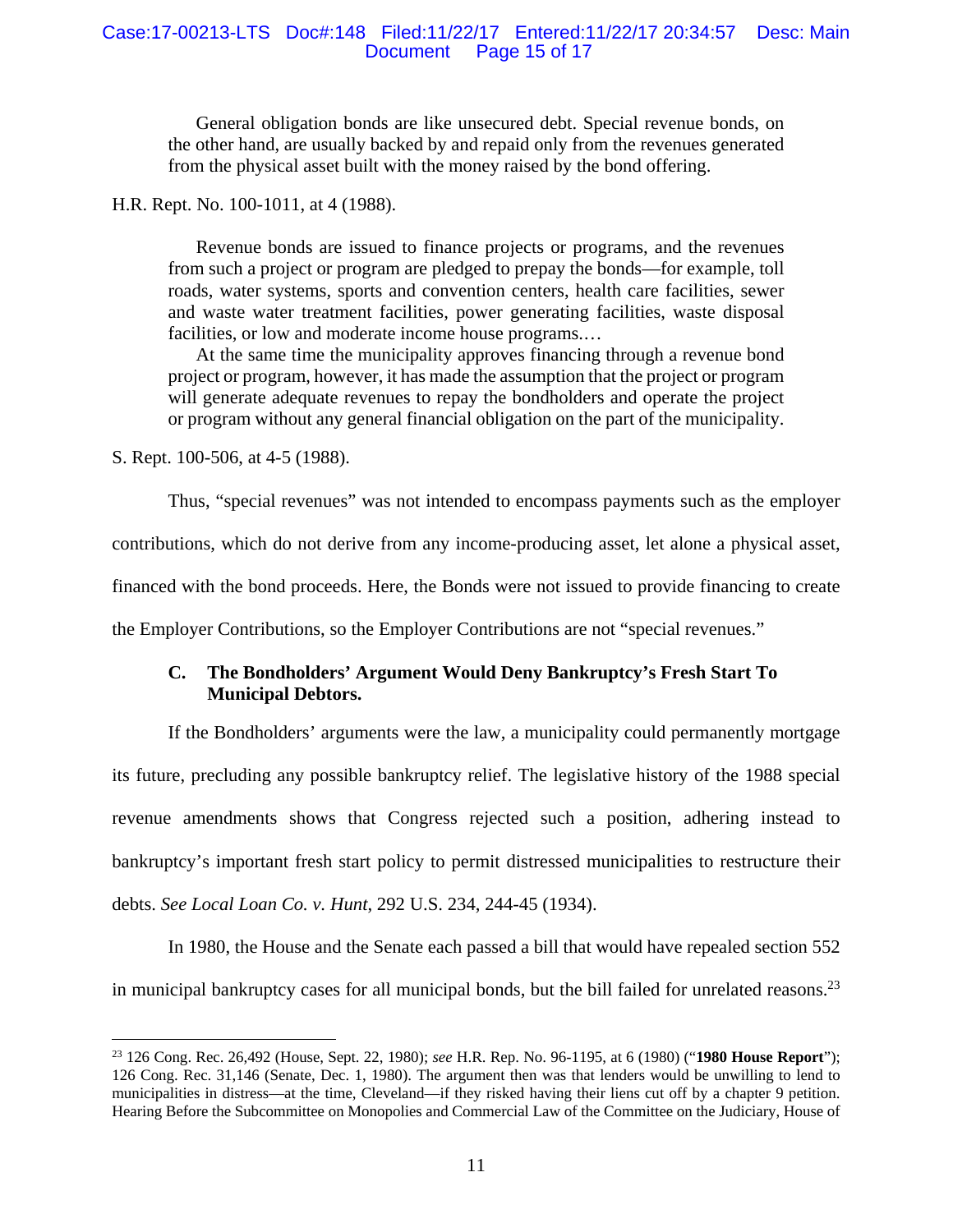#### Case:17-00213-LTS Doc#:148 Filed:11/22/17 Entered:11/22/17 20:34:57 Desc: Main Page 16 of 17

The National Association of Bond Lawyers and the National Bankruptcy Conference ("**NBC**") criticized the 1980 attempt as "hasty and ill-considered." House Hrgs. 27-28; Senate Hrgs. 537- 38. The NBC Report explained:

[I]f the municipality's revenues could be pledged in perpetuity, the rehabilitative prospects for a financially distressed municipality would be impaired or nonexistent. The only asset that a municipality has to offer its creditors in a municipal reorganization is its future revenues. If some creditors have obtained a priority with respect to these revenues due to prior financing, then reorganization would be next to impossible unless other creditors are willing to give up their claims entirely.

NBC Rep. at 8.The NBC Report noted further, a "debtor does not acquire rights in revenues until the tax or assessment is levied or the service from which the revenue is derived is provided." *Id*. at 9.

Congress agreed. It rejected the overly broad exemption for municipal bonds proposed in 1980, which would have eliminated section 552 in municipal bankruptcy cases altogether. Instead, Congress adopted the 1988 special revenue amendments, limiting the kinds of bonds the Bankruptcy Code would protect in a municipal bankruptcy: Except to secure a narrowly defined class of special revenue bonds, a municipality may not pledge its revenues in perpetuity. Bondholders may not sweep postpetition revenues, prevent the municipality from adjusting its debts, and start a death spiral leading to a municipal black hole, where nothing escapes. Rather, only bonds secured by special revenues that were generated by the project the bonds financed would survive a chapter 9 filing. These carefully crafted amendments would have been both unnecessary and ineffective if a transfer of future revenues were effective and granted property rights. Instead, agreeing with the NBC report, Congress concluded that a "debtor does not acquire

Representatives, on H.R. 3845, 100th Cong., 2d Sess. 26-27 (1988) ("**House Hrgs.**"), available at http://heinonline.org/HOL/Page?handle=hein.cbhear/cbhearings4289&start\_page=I&collection=congrec&id=1;

Hearing Before the Subcommittee on Courts and Administrative Practice of the Committee on the Judiciary, United States Senate, 100th Cong. 2d Sess. 536-37 (1988) ("**Senate Hrgs.**") (Report of the National Bankruptcy Conference ("**NBC Rep.**")), available at

http://heinonline.org/HOL/Page?handle=hein.cbhear/cbhearings3602&start\_page=I&collection=congrec&id=1.